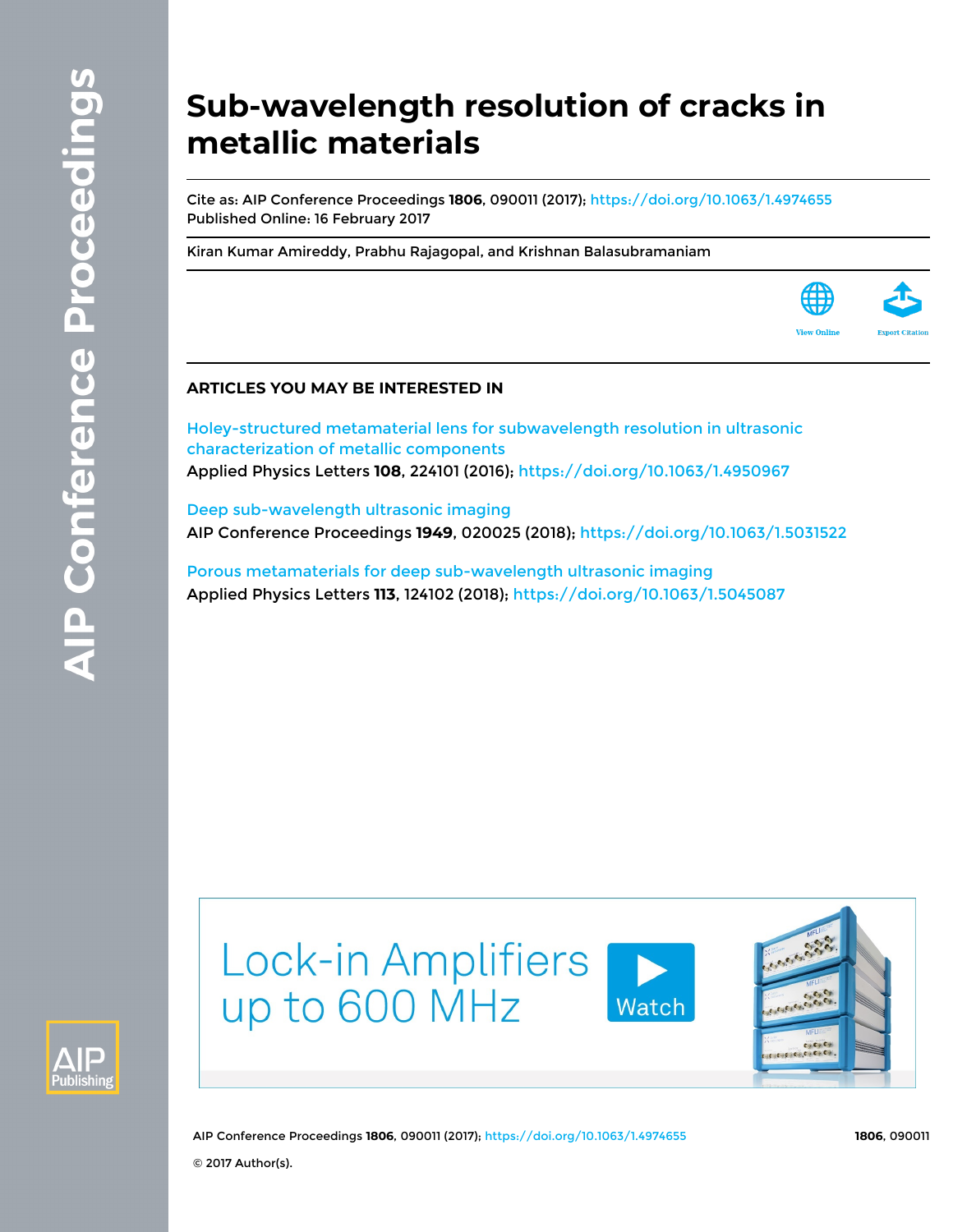## **Sub-wavelength Resolution of Cracks in Metallic Materials**

### Kiran Kumar Amireddy<sup>a</sup>, Prabhu Rajagopal, and Krishnan Balasubramaniam

*Centre for Non-destructive Evaluation, Department of Mechanical Engineering, Indian Institute of Technology- Madras, Chennai 600036, Tamil Nadu, India*

amireddykiran@gmail.com

**Abstract.** In recent years, various types of acoustic metamaterials have been proposed with capabilities for overcoming the diffraction limit. However, typically such developments only consider the acoustic regime or imaging in liquid media. In this paper we show the application of a holey structured metamaterial lens for sub-wavelength imaging of defects in a metallic sample, in the ultrasonic regime. Finite Element (FE) simulations are used to study longitudinal wave interaction with ideal cracks in isotropic elastic materials. Holey-structured meta-lenses are then used to transmit the scattered waves. We present a super resolution of  $\lambda/7$  with a subwavelength crack in an aluminium sample, which to the best of our knowledge this is the highest resolution achieved in the ultrasonic regime.

#### **INTRODUCTION**

Ultrasonic imaging is one of the popular tools used to detect and characterize the defects that are presented in the metallic materials by Non-Destructive testing (NDT). Wave scattering effects such as diffraction establishes a tradeoff between the depth of image and the range. Due to this the resolution of an imaging system is restricted to half the wavelength of the wave used for the imaging [1]. To overcome the diffraction limit requires the information from the evanescent waves, which carries the information of fine features of the object but decays exponentially in all natural materials away from the source [1, 2]. Research in recent years, finds solution to overcome the diffraction limit by artificial metamaterials, Viz. Photonic [3], Phononic crystals [4] and Negative indexed materials [5]. Much attention has been paid to perforated metallic materials with periodic hole arrays [6-8] for extraordinary optical transmission [9]. Recent research in this area reveals possibilities for extraordinary transmission [10-12] as well as to explore applications to sensing and super resolution [1, 13]. In this paper we present numerical results showing super resolution of subwavelength cracks in metallic materials using periodic holey-structured metamaterial lens.

This paper is organized as follows. We begin with a brief description of ultrasonic imaging and its limitation for resolution, then the solutions to overcoming the resolution limit by holey structured metamaterial lens, after which we define our problem of interest. This is followed by a detailed procedure followed for numerical (FE) studies to model the metamaterial lens. Finally results are presented to demonstrate the subwavelength resolution in to the ultrasonic regime, after which we conclude with an outline on implications and further work.

#### **BACKGROUND**

In the holey structured metamaterial lens each 'hole' acts as a pixel for imaging and improves resolution by amplifying the decaying evanescent waves through Fabry-Perot resonant modes [2]. At the resonance all the waves constructively interfere with each other and transmission coefficient becomes 1 and hence the metamaterial lens transfers all the waves from object plane to image plane without any loss. Evanescent waves also transfer with them without much loss, and hence the subwavelength information carried by them will construct the image with high resolution.

> *43rd Annual Review of Progress in Quantitative Nondestructive Evaluation, Volume 36* AIP Conf. Proc. 1806, 090011-1–090011-4; doi: 10.1063/1.4974655 Published by AIP Publishing. 978-0-7354-1474-7/\$30.00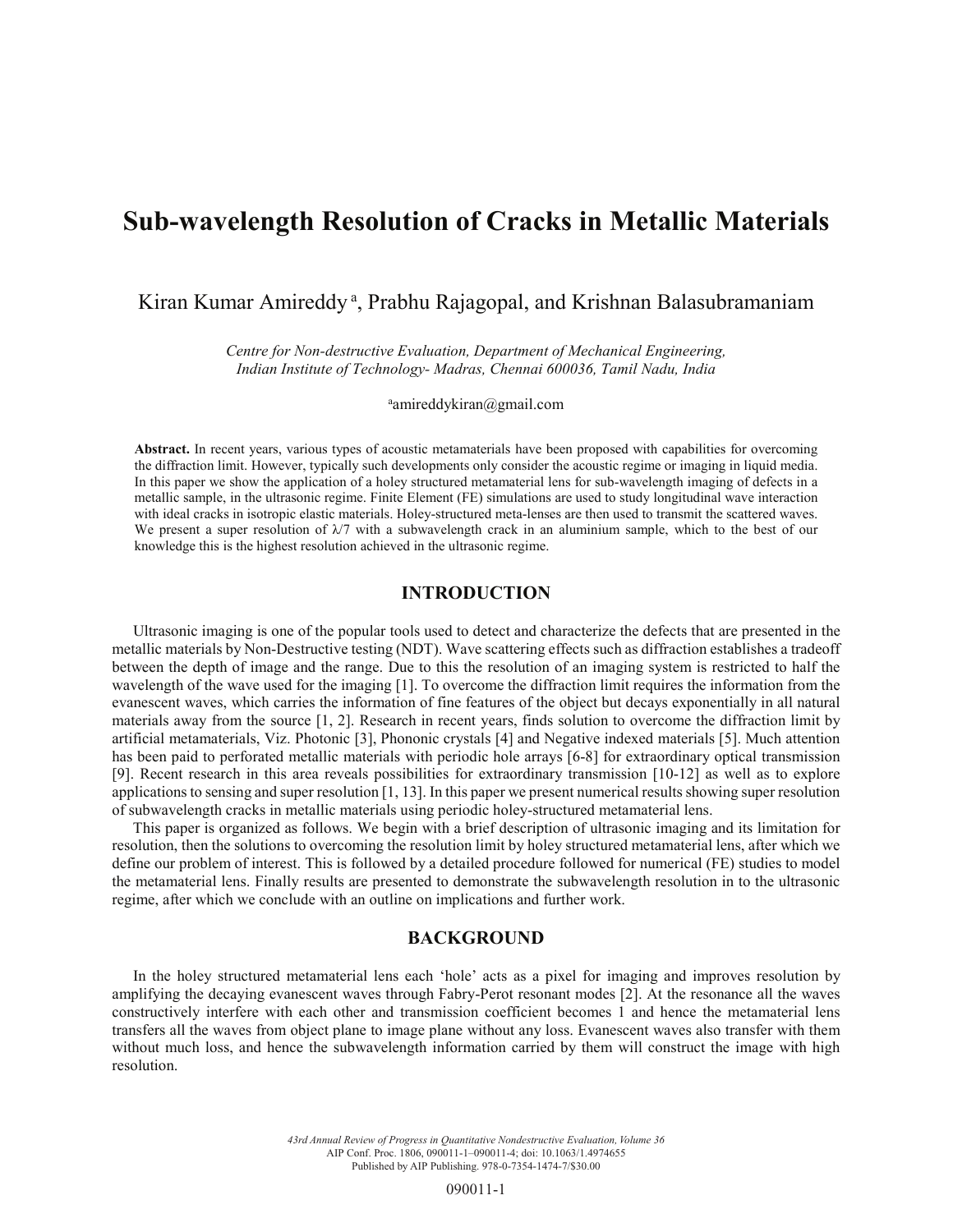#### **Problem Studied**

We consider an aluminium sample having a notch or crack of length 1.8 mm as shown in the Figure 1(a). The crack present in the aluminium sample is considered as the defect for imaging purpose. The length of the crack (1.8 mm) is about  $\lambda/7$  for a frequency of 500 kHz. This object is imaged with ultrasonic immersion C-scan technique with through transmission mode to resolve the subwavelength crack dimensions in its image with the help of periodic holey-structured metamaterial lens.



**FIGURE 1.** Aluminum sample with the details of crack presented in it.

#### **METHODS**

#### **FE Simulations**

Commercially available FE package [14] is used for modeling. A 2D- FE model was created with dimensions 200x100 mm2 , chosen to avoid reflections from the boundaries. The overall model consists of one part each for the defective sample (aluminium block with crack in it) and the metamaterial immersed in the water respectively, as shown in Figure 2. For both parts 4-noded quadrilateral mesh with a seed size of 0.1 mm was used. For the model of defective sample, mechanical properties of aluminium were assigned, with density  $\rho = 2700 \text{ kg/m}^3$ , Young's modulus of elasticity  $E= 69$  GPa and the poison's ratio  $v = 0.334$ . To create crack in the aluminium sample, a node set of length = 1.8 mm is chosen and setting rigid (displacement is zero) boundary conditions on the selected nodal line.

For modeling of metamaterial lens immersed in water, 2-D model of 240x120 mm<sup>2</sup> was created and assigned acoustic media (water) properties, with density  $\rho = 1000 \text{ kg/m}^3$  and bulk modulus  $K = 2.2 \text{ GPa}$ . A 2-D holey structured metamaterial of length 13 mm with a hole thickness of 1.5mm and a periodicity of 2mm is created as shown in figure 2. The aluminum block with crack and metamaterial lens immersed in water are assembled and a tie constraint is given at the interface to allow the wave propagation from one media to other. Waves are generated in the aluminum sample by exciting the source (left node set in the aluminum block) in horizontal direction by 3 cycle Hanning windowed tone burst signal of central frequency at 500 kHz. Wave propagation in the model was simulated using the explicit FE algorithm provided in the commercial package [14]. This was run for a total time period of 90  $\mu$ s which is sufficient for longitudinal waves to reach other end of the model. The transmitted waves from the metamaterial lens were collected at the monitor set on the time trace.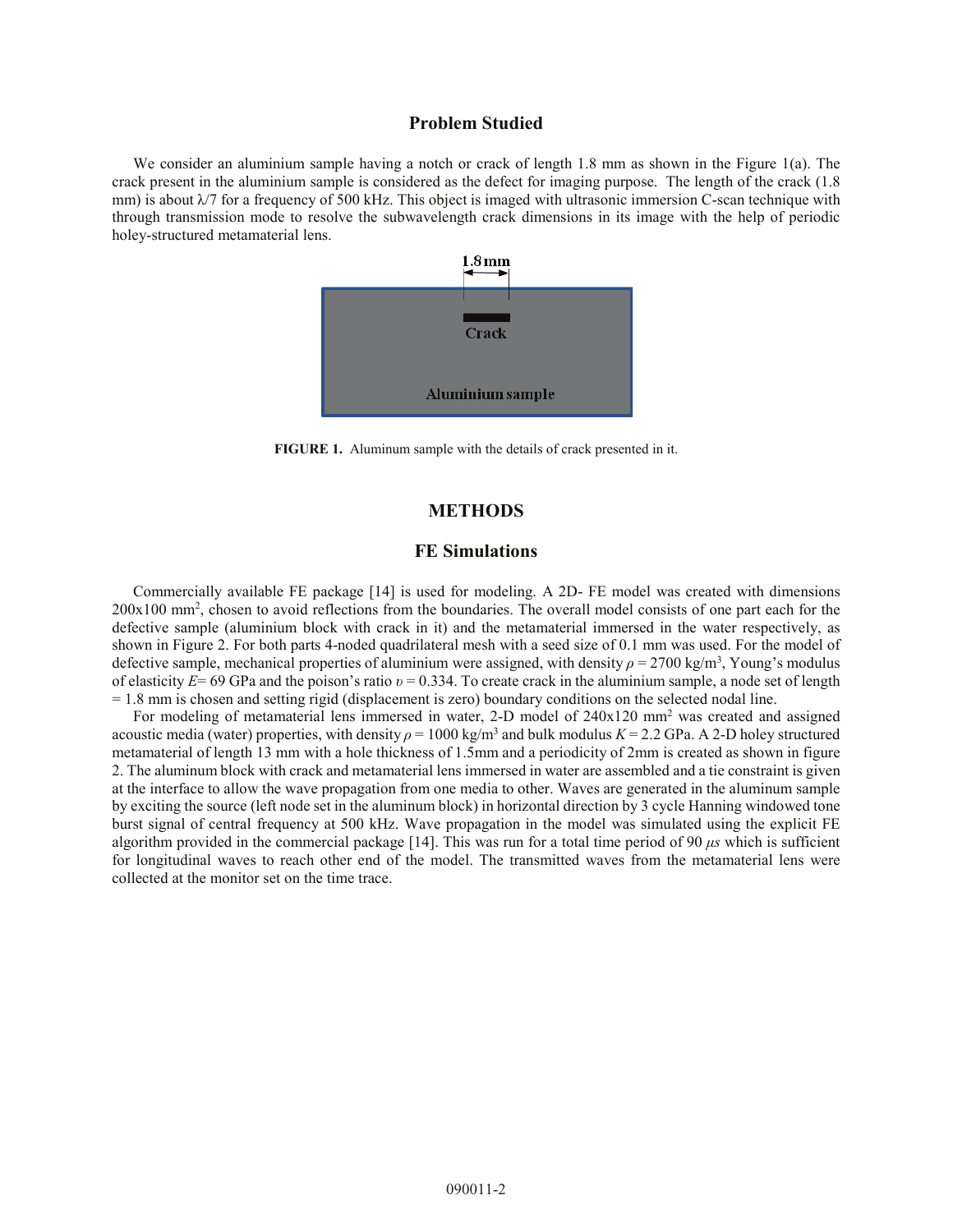

**FIGURE 2.** Snapshot of FE model with mesh.

#### **RESULTS AND DISCUSSIONS**

The maximum amplitude variation from the each A-scan (amplitude variation on time trace) as obtained from the simulations is then plotted against monitored positions as shown in the Figure 3. At the crack position the amplitude drop is observed and it is indicated with dashed lines in the plot. Diffractions from the both edges of the crack are clearly resolved in its image. This shows that the periodic holey-structured metamaterial lens helps to effectively resolve the subwavelength  $(\lambda/7)$  crack in the aluminum sample to the ultrasonic regime.



**FIGURE 3.** Simulated results for normalized amplitude variation with the measurement position across the sample with the meta-lens. The dashed lines represent the position of the subwavelength  $(\lambda/7)$  crack in an aluminum sample.